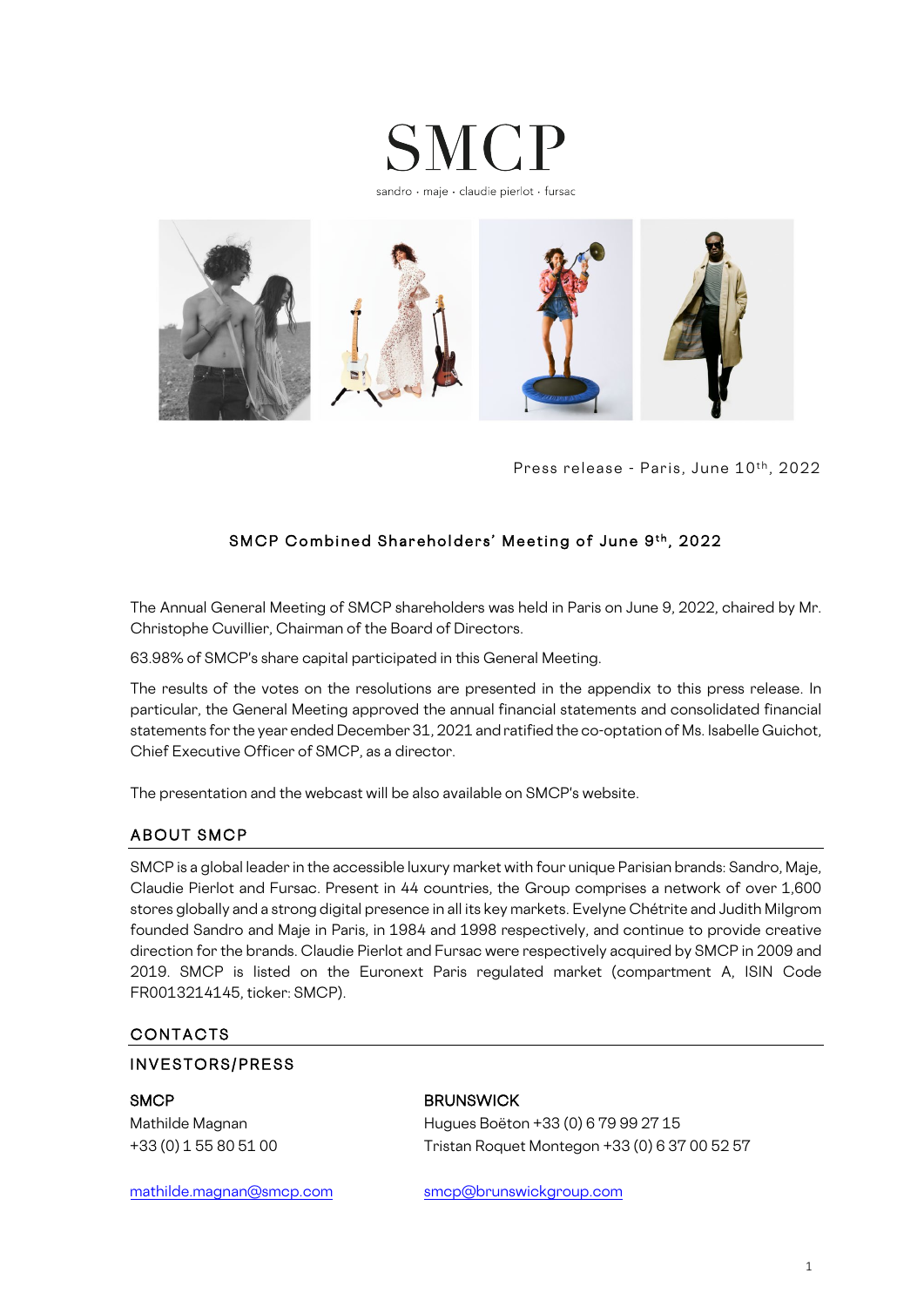# Appendix

### Results of the votes of the combined general meeting of shareholders of SMCP held on 9 June 2022